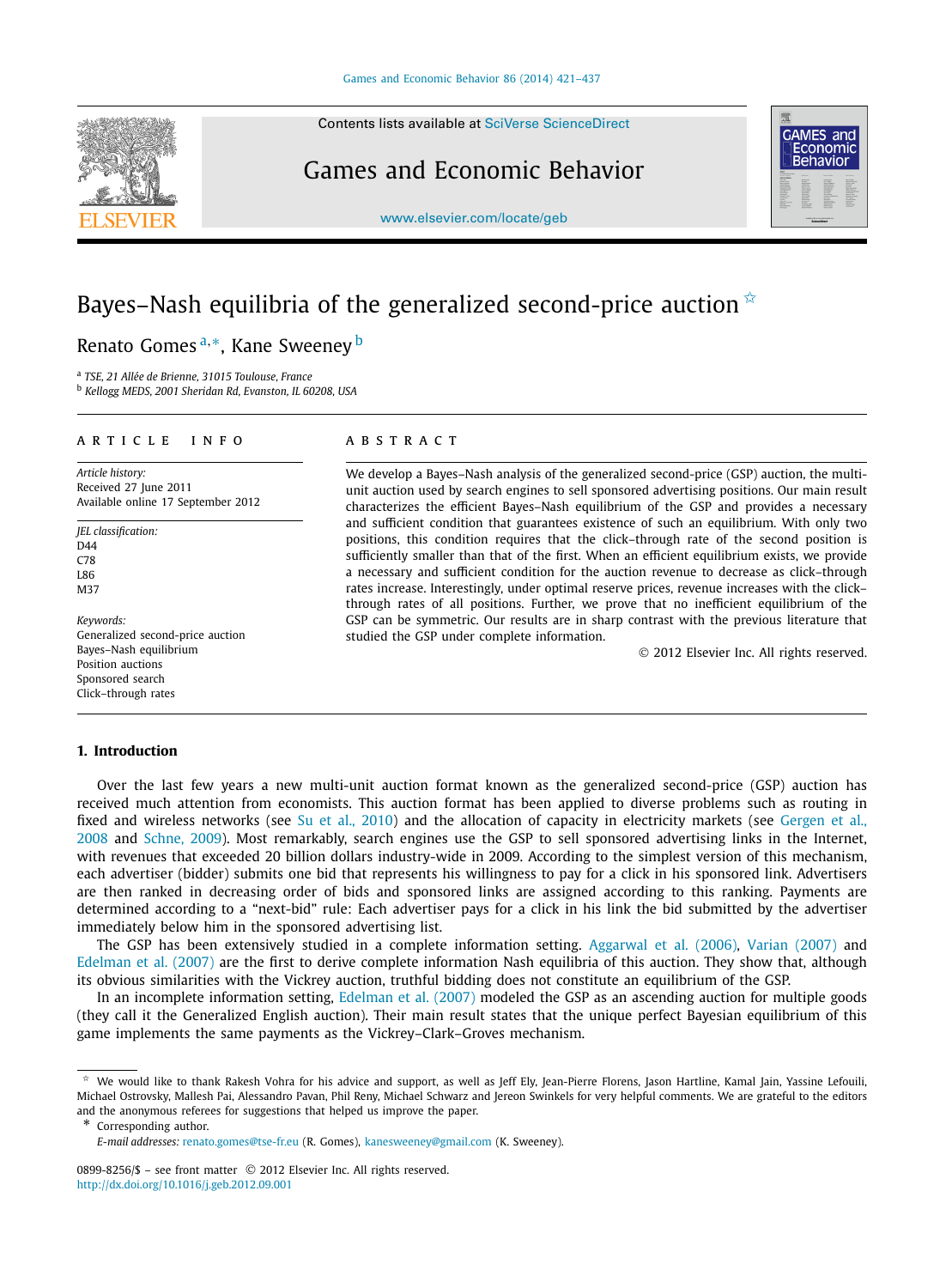Quite surprisingly, little is known about the Bayes–Nash equilibria of the GSP, where bids are submitted simultaneously and advertisers have private values per click which are position-independent. As [Lahaie et al.](#page--1-0) stated in 2007, "To date nothing is known about the Bayesian equilibrium of the GSP auction".<sup>1</sup> In this paper, we develop a complete Bayes–Nash analysis of this mechanism.

Our main result characterizes the efficient Bayes–Nash equilibrium (simply "equilibrium" from now on) of the GSP and provides a necessary and sufficient condition that guarantees existence of such an equilibrium. The proof proceeds by using the integral-form envelope theorem to express the expected payment of a bidder with value per click *v* as a function of his probabilities of obtaining each position in an efficient equilibrium. Following the payment rule of the GSP, we derive an alternative expression for the expected payment of a bidder that depends on the symmetric bidding function employed by all bidders. In equilibrium, these expressions have to be equal for every valuation *v*. This condition leads to an integral equation (technically, a Volterra equation of the second kind) that any efficient equilibrium bidding function has to satisfy. We apply results from the theory of integral equations to show that there is a unique candidate bidding function that solves this integral equation, and derive its solution analytically. Using well-known results from Monotone Comparative statics, we show that an efficient equilibrium exists if and only if the candidate bidding function that solves the integral equation is strictly monotone at all possible valuations.

In the simple case where only two advertising positions are for sale, the candidate bidding function is strictly monotone (and an efficient equilibrium exists) if and only if the click–through rate of the second position is sufficiently smaller than that of the first. Intuitively, as the click–through rate of the second position approaches that of the first, obtaining the second position becomes a better deal for advertisers, since payments per click are lower (the third instead of the second highest bid) and click–through rates are similar. As a consequence, advertisers with high valuations have the incentive to shade their bids in order to be ranked second (rather than first) and obtain the second position. When click–through rates are close enough, bid shading is so intense that the bidding function is no longer monotonic, and the efficient equilibrium breaks down.

The bid shading phenomenon has interesting implications on how varying click–through rates affects the total revenue produced by an efficient equilibrium of the GSP. To obtain intuition, take the case of two positions and consider an increase in the click–through rate of the second position. There are two effects to consider: First, as payments are per click, revenue tends to increase as the number of clicks for sale increases (we call it the *supply effect*). Second, as click–through rates converge, advertisers with high values per click strategically shade their bids (we call it the *strategic effect*), and revenue tends to decrease. As it unfolds, we derive a necessary and sufficient condition on the distribution of values per click for the strategic effect to dominate the supply effect. Intuitively, this condition captures the notion that the distribution of advertisers' values per click is concentrated on high values, in which case the strategic effect is stronger than the supply effect; and total revenue goes down even though the number of clicks for sale is higher. This intuition readily generalizes to any number of positions.

Interestingly, with optimal reserve prices, we show that the search engine's revenue increases with the click–through rates of all positions (reversing the previous result on the GSP without reserve prices). Intuitively, reserve prices work to remove advertisers with low values per click from the auction. Hence, advertisers with high values per click can reduce their bid shading and still have a fair chance of getting lower positions. As a consequence, the supply effect unambiguously dominates the strategic effect; and the search engine's revenue can only grow with the number of clicks for sale in the auction.

Next, we turn to investigate the existence of inefficient equilibria of the GSP. We show that every equilibrium with symmetric strategies of the GSP is outcome equivalent to some monotone pure strategy equilibrium, and conclude that no inefficient equilibrium of the GSP can be symmetric. Our analysis reveals that the GSP is an interesting (yet simple) example of a game that satisfies the single-crossing condition applied by [Athey \(2001\)](#page--1-0) and [McAdams \(2003\)](#page--1-0) to discrete games, but still fails to admit (for a wide range of parameter values) a monotone Bayes–Nash equilibrium when action and type spaces are continuous.<sup>2</sup>

#### *1.1. Related literature*

Under complete information, [Edelman et al. \(2007\)](#page--1-0) and [Varian \(2007\)](#page--1-0) select among all equilibria that satisfy the envyfree criterion the one that produces the lowest revenues to the auctioneer. The envy-free criterion requires that no advertiser wishes to change positions and payments with some advertiser ranked above him. [Cary et al. \(2007\)](#page--1-0) select the same equi-librium based on the convergence of myopic best responses. [Edelman and Schwarz \(2010\)](#page--1-0) provide a different rationale for selecting this equilibrium based on the non-contradiction criterion (NCC). An equilibrium fails the NCC if it generates greater revenue (in expectation) than any equilibrium of an associated dynamic game.

Still under complete information, [Borgers et al. \(2008\)](#page--1-0) allow advertisers to have position-specific values per click.<sup>3</sup> They extend the notion of envy-free equilibrium to this more general setting and show that weak dominance does not select the

<sup>&</sup>lt;sup>1</sup> See the related literature for an account of recent work about the GSP under complete and incomplete information.<br><sup>2</sup> See also Bany (2009)

See also [Reny \(2009\).](#page--1-0)

<sup>&</sup>lt;sup>3</sup> [Milgrom \(2010\)](#page--1-0) considers an extension of the GSP where bidders are allowed to submit multiple bids, one for each position. Alternatively, [Babaioff and](#page--1-0) [Roughgarden \(2009\)](#page--1-0) measure the complexity of a payment rule by relating the profile of bids and the formation of prices for each position. [Constantin](#page--1-0) [et al. \(2010\)](#page--1-0) propose a variation of the GSP that allows each bidder to express how his value per click is affected by the identity of the other advertisers appearing in the sponsored list.